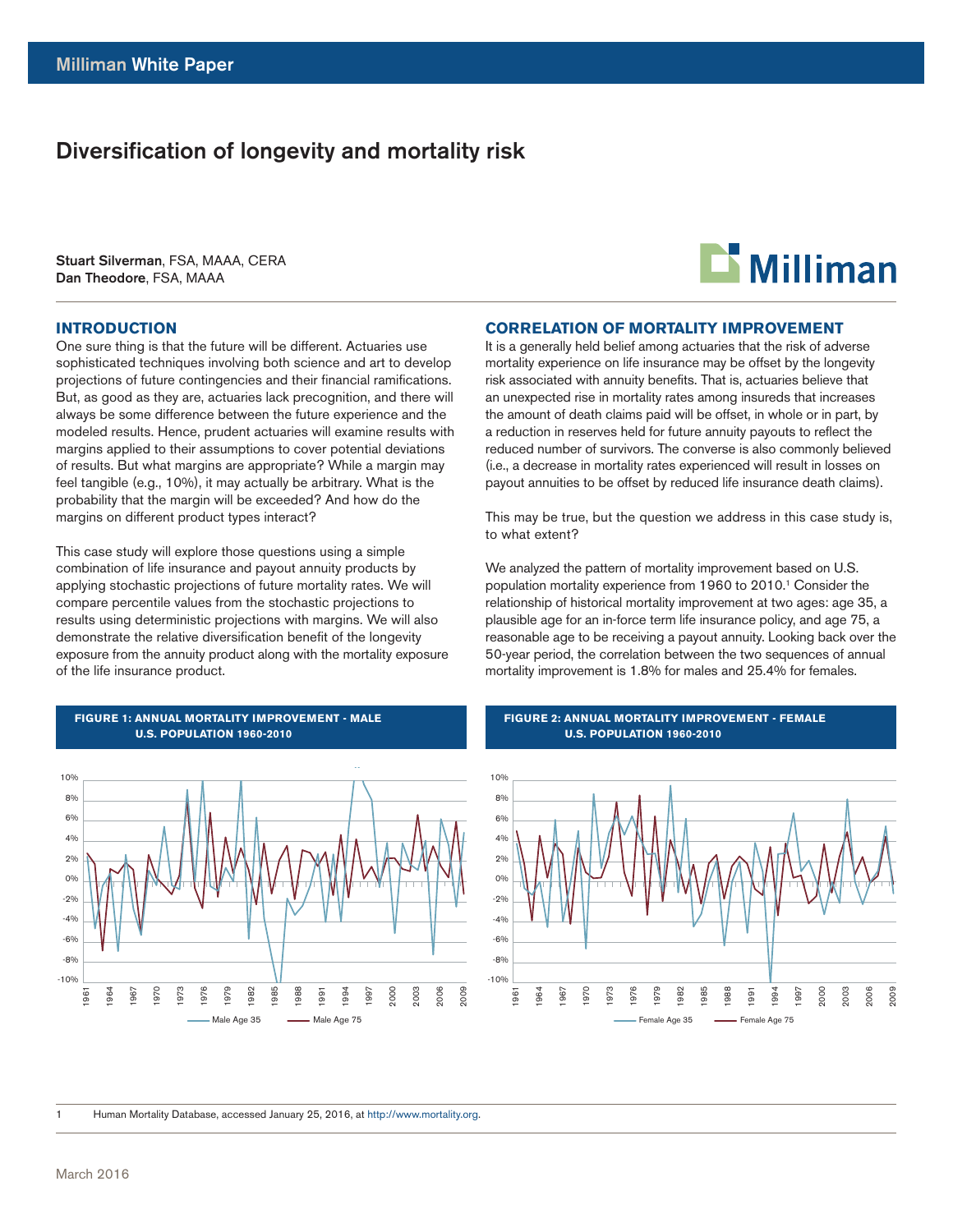An interesting comparison of male age 35 and female age 75 might also be illuminating, assuming a plausible distribution of benefits with men having more insurance coverage and women surviving longer to receive annuity payouts. In this case, the correlation over the period 1960 to 2010 is still just 8.4%. See Figure 3.



**FIGURE 3: ANNUAL MORTALITY IMPROVEMENT - MALE & FEMALE U.S. POPULATION 1960-2010**

These results suggest that there is not that much correlation. While the annual volatility impacts year-to-year cash-flow patterns and should be reflected, it doesn't tell the entire story. Let's dive a little deeper.

One possible explanation is that the lack of correlation may be attributable to one-year variations in results for the single ages being considered. To reduce this statistical "noise," we examine five-year moving averages of annual volatility over the period, applied to the annual improvement averaged over the 10-year age groups centered on the selected age (ages 30-39 and 70-79).

The resulting correlation is 26.3% for males and 60.1% for females. While we begin to see more correlation using this technique, the exposure period has significant impact on the results. The last 25 years (1985 to 2010) were much less correlated than the first 15 years. If we were to limit our comparison to the last 25 years, we find that the correlation drops to -38.1% and 4.7% for males and females, respectively.2 See Figures 4 and 5.

Therefore, any financial risk model should not presume that the presence of annuity benefits is a near perfect offset for adverse deviations on life insurance risks. This leads us to ask just how companies might evaluate the margins inherent in their economic surplus on their life insurance and annuity blocks of business.

**FIGURE 5: ANNUAL MORTALITY IMPROVEMENT - FEMALE**

**U.S. POPULATION FIVE-YEAR MOVING AVERAGE 1960-2010**



**FIGURE 4: ANNUAL MORTALITY IMPROVEMENT - MALE U.S. POPULATION FIVE-YEAR MOVING AVERAGE 1960-2010**

2 As an aside, it is worth noting that the grouping of ages and applying a moving average has the effect of reducing the annual volatility as seen in Figures 4 and 5, and the standard deviations in mortality improvement rates as well:

| STANDARD DEVIATION OF ANNUAL MORTALITY IMPROVEMENT 1960-2010                                                   |       |       |       |       |  |  |  |
|----------------------------------------------------------------------------------------------------------------|-------|-------|-------|-------|--|--|--|
| <b>AGE 35</b><br><b>AGE 75</b><br><b>AGES 70-79 AND MOVING AVERAGE</b><br><b>AGES 30-39 AND MOVING AVERAGE</b> |       |       |       |       |  |  |  |
| Male                                                                                                           | 5.20% | 2.60% | 2.82% | 0.94% |  |  |  |
| Female                                                                                                         | 4.35% | 1.70% | 2.94% | 0.83% |  |  |  |

Diversification of longevity and mortality risk 2 March 2016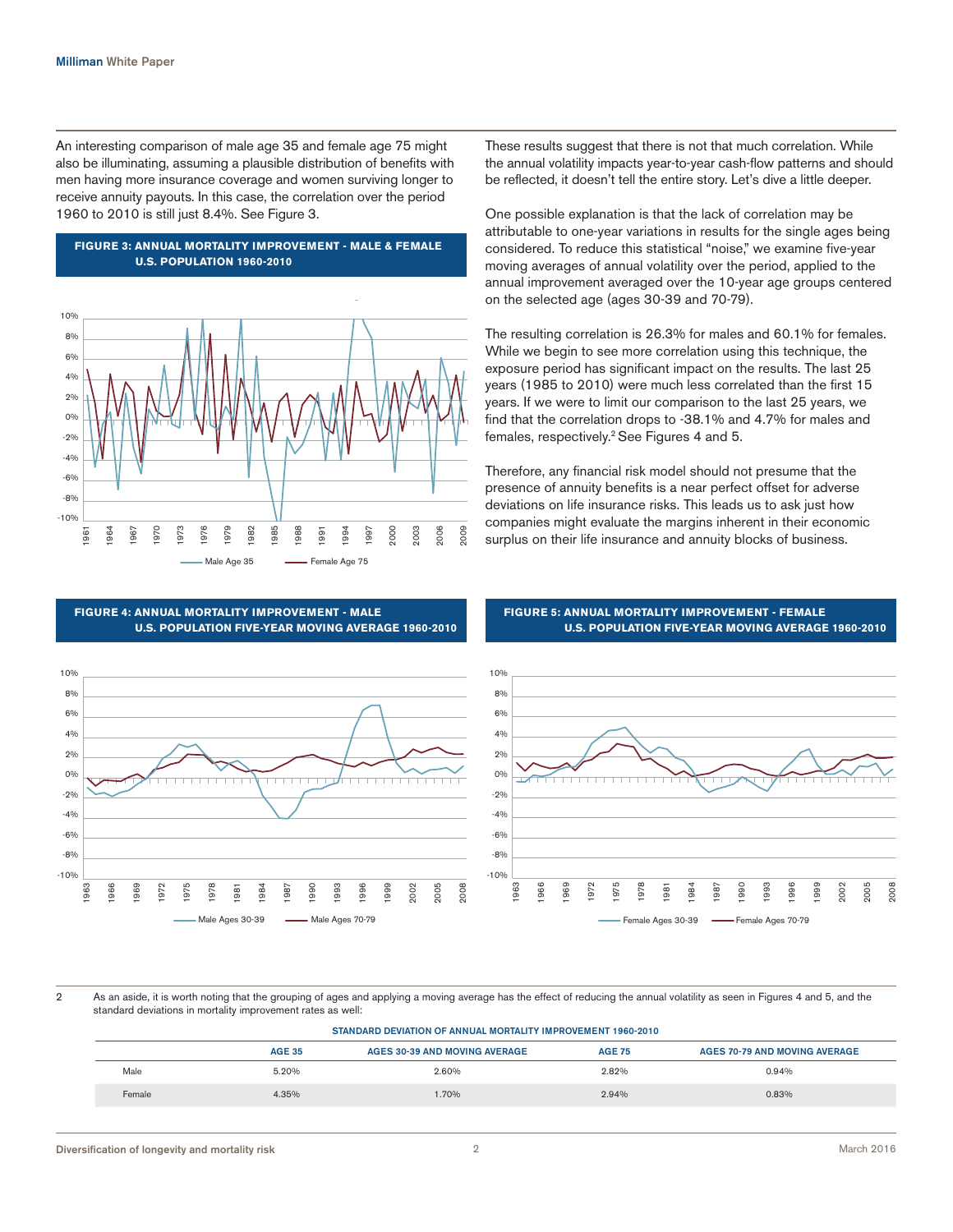### **SAMPLE PRODUCTS USED IN MODELING**

This case study will be based on a portfolio consisting of two simple life insurance products, a level-premium term life insurance policy and an immediate payout annuity. The following list summarizes key characteristics of the products.

- 1. Level premium term life insurance
	- § \$1 billion total face
	- ~\$3.3 million first-year premium
	- § 10- / 20- / 30-year level term (20% / 50% / 30%)
	- § Underwriting classes: PNS / NS / PSM / SM (50% / 30% / 15% / 5%)
	- § Male (75%) / Female (25%)
	- § 10-year term (40% age 35 / 60% age 55)
	- § 20-year term (40% age 35 / 60% age 55)
	- § 30-year term (65% age 35 / 35% age 50)
- 2. Immediate payout annuity
	- Life only No period certain
	- § Males ages 65, 75, and 85
	- § \$0.5 million annualized payments (\$212.5K / \$162.5K / \$125K at ages 65, 75, and 85, respectively)
	- § \$5.4 million single premium (\$3.0M / \$1.7M / \$0.7M at ages 65, 75, and 85, respectively)

These hypothetical products were designed to produce expected statutory profits after reflecting initial acquisition costs, reserve strain, and the cost of capital ("distributable earnings") as shown in Figure 6:

| <b>FIGURE 6: BASELINE ("BEST ESTIMATE")</b> |                 |                                         |               |  |  |  |  |
|---------------------------------------------|-----------------|-----------------------------------------|---------------|--|--|--|--|
|                                             |                 | PRESENT VALUE OF DISTRIBUTABLE EARNINGS |               |  |  |  |  |
| <b>DISCOUNT</b><br><b>RATE</b>              | <b>COMBINED</b> | <b>ANNUITY</b>                          | <b>TERM</b>   |  |  |  |  |
| 4%                                          | \$4,022,238     | \$145,925                               | \$3,876,313   |  |  |  |  |
| 8%                                          | \$525,466       | \$21,033                                | \$504,433     |  |  |  |  |
| 12%                                         | (\$1,100,518)   | (\$47,894)                              | (\$1,052,624) |  |  |  |  |
| <b>IRR</b>                                  | $9.00\%$        | $9.00\%$                                | $9.00\%$      |  |  |  |  |

The choice of a pure term life insurance product (without cash value build-up) and a simple life-contingent single-premium immediate annuity (SPIA) without any other benefits or features reduces the effects of extraneous factors, allowing us to analyze the diversification effect of changes in mortality on different products. However, even these simple products are subject to other factors that will affect risk and profitability. For example, the term life insurance product is exposed to lapse risk, which is not applicable to the SPIA product. There are differing durations for the liabilities, which create different levels of asset exposure. While these product choices were selected to mitigate exposure to these other risks, the insurer's actual portfolios of business will have a range of varying risk exposures that should be all considered in aggregate.

For this case study, we purposely chose a relatively small annuity portfolio compared with the life insurance portfolio. Our intention was for our hypothetical aggregate portfolio to be more aligned with the net risk exposure of the majority of life insurers today. That is, most life insurers currently have more mortality risk exposure relative to their longevity risk exposure. However, it is likely that this relationship will change over time to reflect changing demographics. As such, later in this case study, we demonstrate the implications of changes in these proportions, with increased longevity risk exposure.

### **ARE DETERMINISTIC MARGINS APPROPRIATE IN CONTEXT OF THE OVERALL RISK LEVEL?**

Insurance companies may apply fixed margins to their best estimate mortality assumptions to provide a cushion against adverse deviation when pricing. When examining the financial strength of the company (e.g., economic capital), insurers may test results with even more conservative margins. How does the insurer know if the margin is reasonable? While a margin may feel tangible, it may actually be arbitrary.

Deterministic margins may be expressed as explicit scalar adjustments or may be embedded in the mortality table itself. For this analysis, let us consider explicit margins applied to the mortality table and the annual mortality improvement:

- a. 5% of annual mortality rates
- b. 0.50% adjustment to annual mortality improvement

That is, for the term life insurance, the adjusted mortality will be:

- a. 105% of best estimate annual mortality rates
- b. Best estimate annual mortality improvement rates reduced 0.50%

For the payout annuity, the adjusted mortality will be:

- a. 95% of best estimate annual mortality rates
- b. Best estimate annual mortality improvement rates increased 0.50%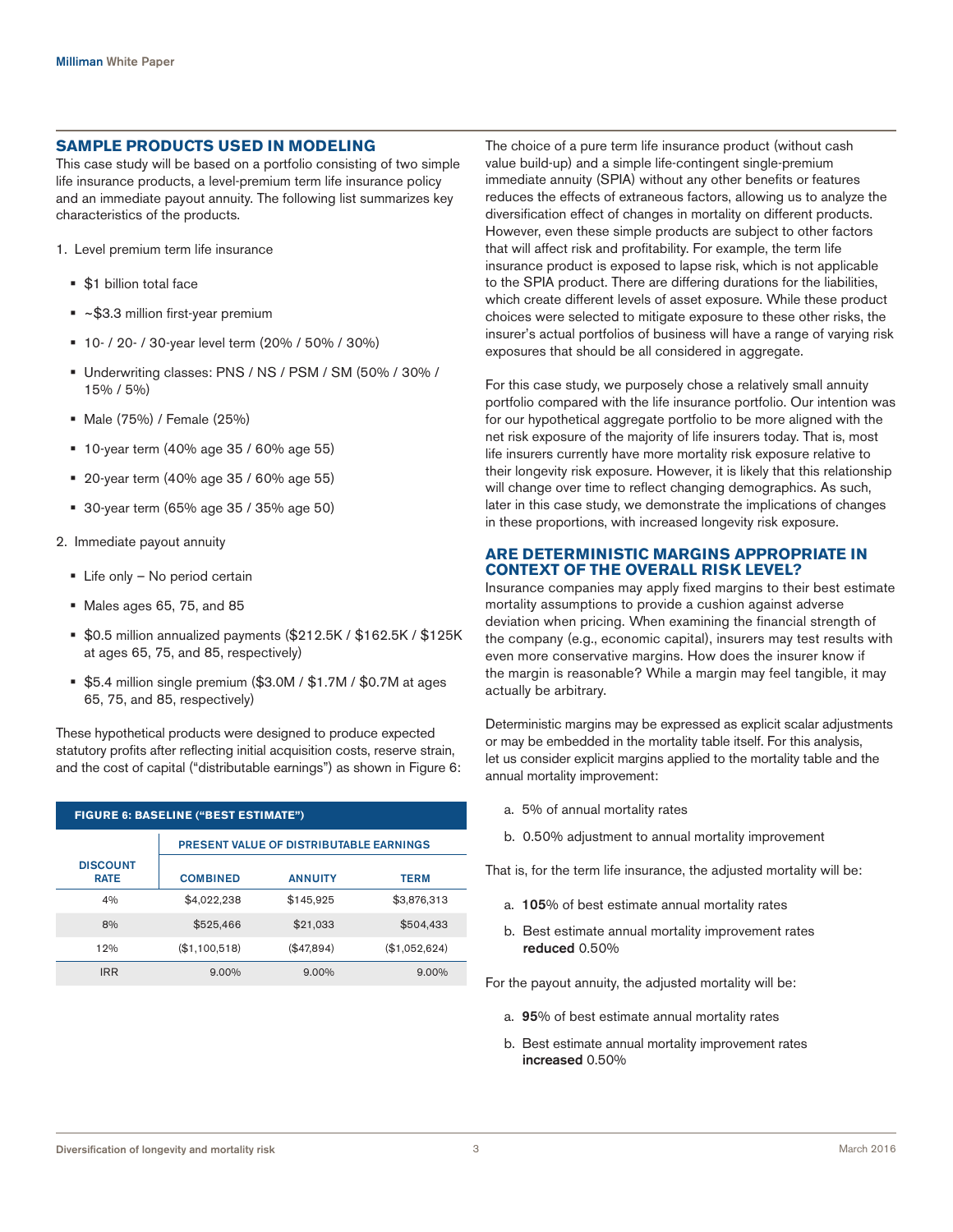Figure 7 illustrates results with the deterministic margin and then compares the results with the baseline (which excludes the deterministic margin).

| <b>FIGURE 7: PRESENT VALUE OF DISTRIBUTABLE EARNINGS -</b><br><b>DETERMINISTIC MARGIN</b> |                                                          |                                |               |                                         |  |  |  |  |  |
|-------------------------------------------------------------------------------------------|----------------------------------------------------------|--------------------------------|---------------|-----------------------------------------|--|--|--|--|--|
| <b>DISCOUNT</b>                                                                           | <b>PRESENT VALUE OF</b><br><b>DISTRIBUTABLE EARNINGS</b> | <b>COMBINED</b><br><b>COST</b> |               |                                         |  |  |  |  |  |
| <b>RATE</b>                                                                               | <b>COMBINED</b>                                          | <b>ANNUITY</b>                 | <b>TERM</b>   | <b>OF MARGIN</b><br><b>VS. BASELINE</b> |  |  |  |  |  |
| 4%                                                                                        | \$2,093,713                                              | \$31.751                       | \$2,061,961   | \$1,928,525                             |  |  |  |  |  |
| 8%                                                                                        | (\$537,499)                                              | (\$46,545)                     | (\$490,955)   | \$1,062,965                             |  |  |  |  |  |
| 12%                                                                                       | (\$1,745,275)                                            | (\$92,432)                     | (\$1,652,843) | \$644,757                               |  |  |  |  |  |
| <b>IRR</b>                                                                                | 6.89%                                                    | 5.36%                          | 6.95%         | $2.11\%$                                |  |  |  |  |  |

We have developed the values shown in Figure 7 to be comparable with those in Figure 6. We recognize that real-world pricing objectives would be generally higher than the IRRs shown here.

While it is easy to simply overlay a deterministic margin on to all products, the analysis above does not consider the potential diversification benefits. The assumptions for this analysis reflect higher mortality for the life business and lower mortality for the annuity business, without consideration of the diversification benefit of changing mortality rates. While this may be common practice, it may lead to an overestimation of the aggregate risk, or at least it may call the appropriateness of deterministic margins into question.

Many insurance companies might protest that it is difficult to examine the diversification benefit. Historically, most companies had minimal longevity risk exposure, which allowed them the luxury of not having to calculate the diversification effect directly. However, given shifts in demographics and the growing importance of longevity risk products, detailed analysis of the diversification benefits of life and annuity business is becoming increasingly important. In our roles as consultants to the insurance industry, we find that companies with which we discuss this topic are becoming increasingly interested in understanding the benefits. Further, we have noticed that companies that have a more diverse portfolio of business are a little further along in understanding the risk diversification than those that do not.

Below we demonstrate a method for understanding these diversification benefits for life and annuity products.

# **INTRODUCING VOLATILITY TO MORTALITY ASSUMPTIONS**

As shown above, we have seen periods of changes in mortality where rates moved in a reasonably similar pattern, and other periods where they did not move in similar patterns. We can use stochastic analysis to simulate these patterns to examine possible changes in future mortality rates. Instead of using deterministic margins, in the following analysis we stochastically generated mortality rates based on historical levels of mortality rate volatility and correlation to examine the potential change in the profitability of the combined life and annuity business.

We used REVEAL,<sup>3</sup> a Milliman software platform that is used to examine volatility in mortality rates, to quantify the potential ranges of profitability for the hypothetical life and annuity blocks of business. Specifically, we generated 1,000 stochastic scenarios to model the volatility around future mortality improvement rates (trend risk), the base mortality table itself (basis risk), and the potential variation of life insurance selection period (long-term underwriting risk).

# *A. Trend risk*

As shown above, historical levels of mortality improvement have not followed smooth and predictable trends. The pattern of mortality improvement is important because, when determining the emergence of profits, we are less concerned about modeling average mortality improvement statistics and more concerned with resulting year-toyear cash flows. While we acknowledge the work that has been done developing assumptions for expected mortality improvement, an inspection of historical experience reveals discontinuities and irregular fluctuations. The present value of projected benefit payments is affected by this volatility in the rates of mortality improvement.

Mortality improvement may be perceived as a combination of longterm waves with lingering effects over multiple years, and random annual fluctuations around these long-term waves. To project future mortality improvement volatility, we utilize historical levels of improvement observed in general U.S. population data over the period from 1970 to 2010,<sup>4</sup> specifically focused on three factors:

■ Long-term mortality improvement trends -The long-term movements may be the result of various factors, including events in medical practice, medical research, societal changes, economic shifts, political activities, and environmental changes.

For this analysis, our projected long-term mortality improvement volatility was assumed to cover 10-year periods, based on volatility parameters determined from historical levels of mortality improvement volatility over consecutive 10-year intervals.

§ Short-term (annual) mortality improvement volatility – Concurrent with long-term mortality improvement trends, historical mortality improvement rates fluctuate from year to year. These fluctuations can be attributed to multiple factors, including extreme weather conditions, new disease strains, or even variations in reporting.

This analysis used projected annual mortality improvement volatility, based on volatility parameters captured from historical levels of annual mortality improvement volatility, while ensuring our long-term mortality improvement volatility target assumptions are also met.

■ Correlation in mortality improvement trend volatility -We analyzed the correlation of annual and long-term mortality improvement

3 REVEAL is a system developed to analyze mortality and longevity risk. REVEAL generates stochastic projections of liabilities with volatile assumptions (i.e., baseline mortality, mortality improvement, extreme mortality, and longevity events). Find more information about REVEAL at http://www.milliman.com/Solutions/Products/REVEAL/.

While the graphs in Figures 1-5 show a longer period of history, we chose to use the experience from a more recent period for setting this assumption.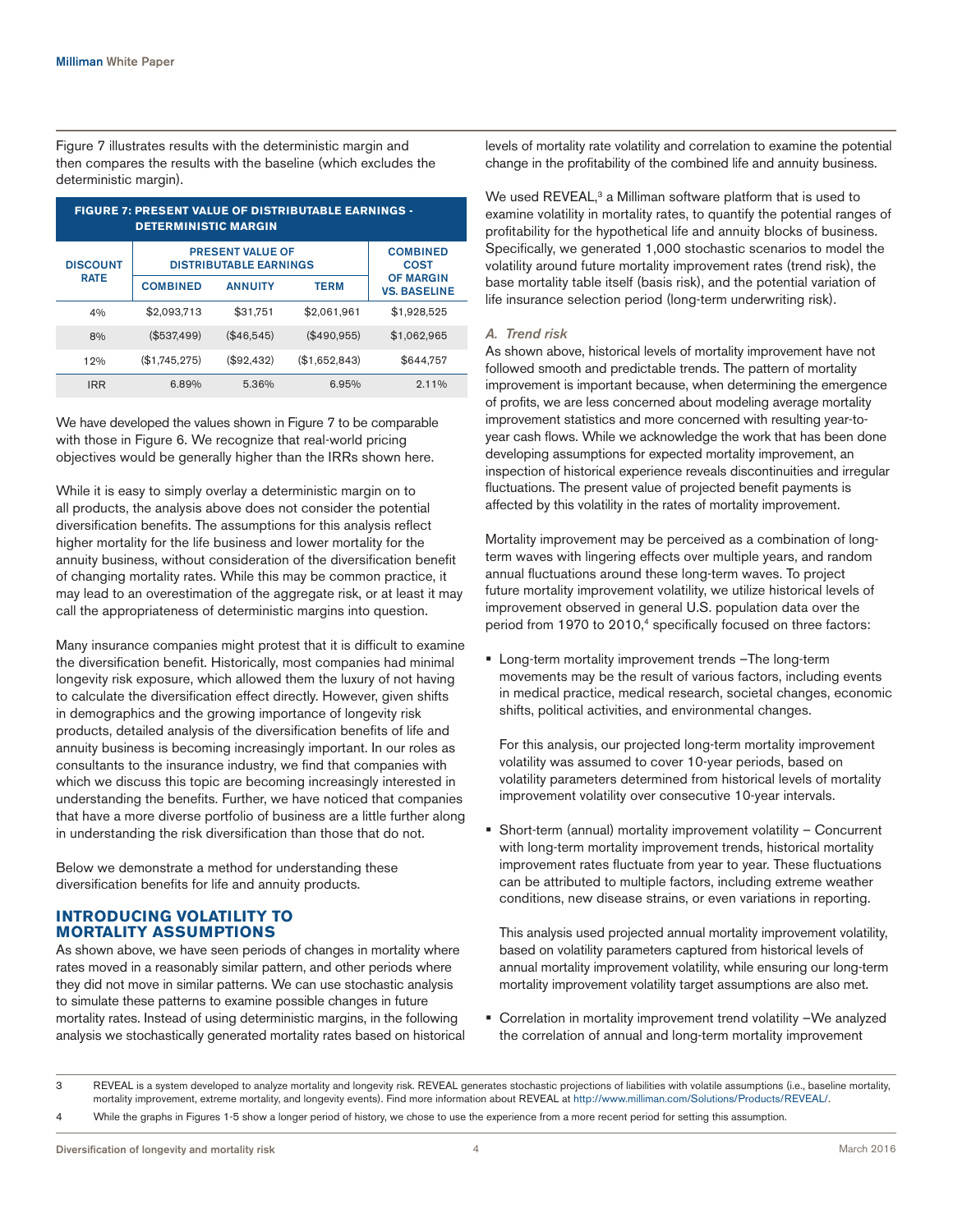across ages and genders. The random values used to generate stochastic future improvement reflected the observed correlation.

The excesses and/or shortfalls of population mortality improvement<sup>5</sup> over the historical averages from each scenario in the stochastic projections were applied to the expected mortality improvement rates for the insured and annuitant lives in both of the pricing models.

#### *B. Basis risk*

The assumed mortality is based on standard industry tables. While (by definition) industry experience is consistent with this assumption, the business placed with any given insurer may reflect different characteristics from the average characteristics at companies that contributed to the development of these industry tables.

For example, the risks associated with annuitant lives may vary by occupation, size of policy, or region. For life insurance, volatility is introduced during the underwriting process by the assignment of each life to discrete underwriting classes, each of which may cover a range of expected mortality.

Therefore, we modeled the risk that the specific block may have experience that is proportional to the baseline mortality assumption, but not necessarily equal to it. Specifically, for this analysis we assumed that, for each scenario, a single scalar is applied to the respective baseline mortality rates in all years for all ages with a normal distribution around an expected value of 100% and a standard deviation of 5.00%.<sup>6</sup> However, unlike the trend risk, where the term and annuity mortality were simulated in each scenario, reflecting historical levels of correlation between ages and gender, the random basis risk is generated separately and independently for term life and payout annuities within each scenario, reflecting the fact that the insurer likely has different sales and underwriting approaches to these two blocks of business.

While we used a hypothetical assumption for this case study, in practice the magnitude of the volatility parameter for analyzing this risk will depend on the degree of certainty the actuary has about the starting baseline assumption. For example, if the actuary has a lot of experience that exhibits consistency, it would be reasonable to assume only a small amount of basis risk volatility. However, if the actuary has limited mortality experience for developing the assumption (e.g., pricing a pension buyout annuity for a pension plan with limited experience), it may be more reasonable to reflect a higher degree of uncertainty in the basis risk parameter.

#### *C. Long-term underwriting risk*

Underwriting places individual lives in a class that will have better experience than those who have not been selected. Furthermore, it has been demonstrated that this effect wears off as the time passes from underwriting. The use of select and ultimate mortality has

expanded from five years in the not-so-distant past to 25 years in recent industry tables. This leads us to speculate whether selection ever disappears. Specifically, does either the "preferred" status or a substandard rating wear off over time, so that all lives ultimately grade toward standard? Emerging experience suggests that the underwriting impact may wear off to some extent over time, but the degree and timing is not fully known.<sup>7</sup>

To address the uncertainty with long-term underwriting risk, we examine 1) the uncertainty around the length of the initial selection period, 2) the period over which the preferred or substandard mortality rating takes to wear off, and 3) the ultimate level of mortality after the completion of the wearing off. For this case study, the approach we used to model the long-term underwriting risk consists of three components applied in addition to the parameters describing the basis risk:

- 1. Initial selection period in years: Standard deviation of 2 years around the expected initial selection period equal to the earlier of 20 years and attained age 85.
- 2. Grading-off period in years (immediately following the initial selection period): Standard deviation of two years around expected grade-off period of 10 years.
- 3. Ultimate mortality as a percentage of the mortality table: Standard deviation of 5% around 100% of the standard mortality assumption.

These three variables were modeled as mutually independent.

# *D. Other sources of volatility not included in this analysis*

Although not modeled for this case study, it is worth considering how mortality rate volatility may arise from additional causes and how these can be evaluated.

- 1. Extreme long-term events: Outside of the trends and volatility of mortality improvement captured above, it is conceivable that events may cause mortality rates to change faster and more abruptly than anticipated in the baseline assumption, even after reflecting mortality improvement trend volatility that was derived from 1970 to 2010 historical levels. These changes could result in higher or lower experienced mortality. For example, a medical breakthrough can have a quick and long-term reduction on future death rates related to a specific condition or disease, and shift the mortality curves substantively from their current levels. Alternatively, a new drug-resistant bacterium or virus could cause immediate and long-term increases in deaths by infection.
- 2. Catastrophic short-term events: Unlike the extreme long-term events, some deviations in mortality trends may have a significant temporary impact before experience reverts to normal. Examples of these types of events include pandemics and acts of terrorism.

5 We believe that population mortality improvement is a reasonable source of data for developing volatility and correlation statistics for insured lives. However, insurers could also use their own data for developing these assumptions.

- 6 Actuaries should examine the underwriting process and mortality experience of the blocks of business when developing volatility parameters for this risk.
- 7 While this case study explicitly addresses underwriting risk for the life insurance block, companies have also experienced anti-selection from payout annuitants. The degree of this risk could be examined as basis risk or long-term underwriting risk.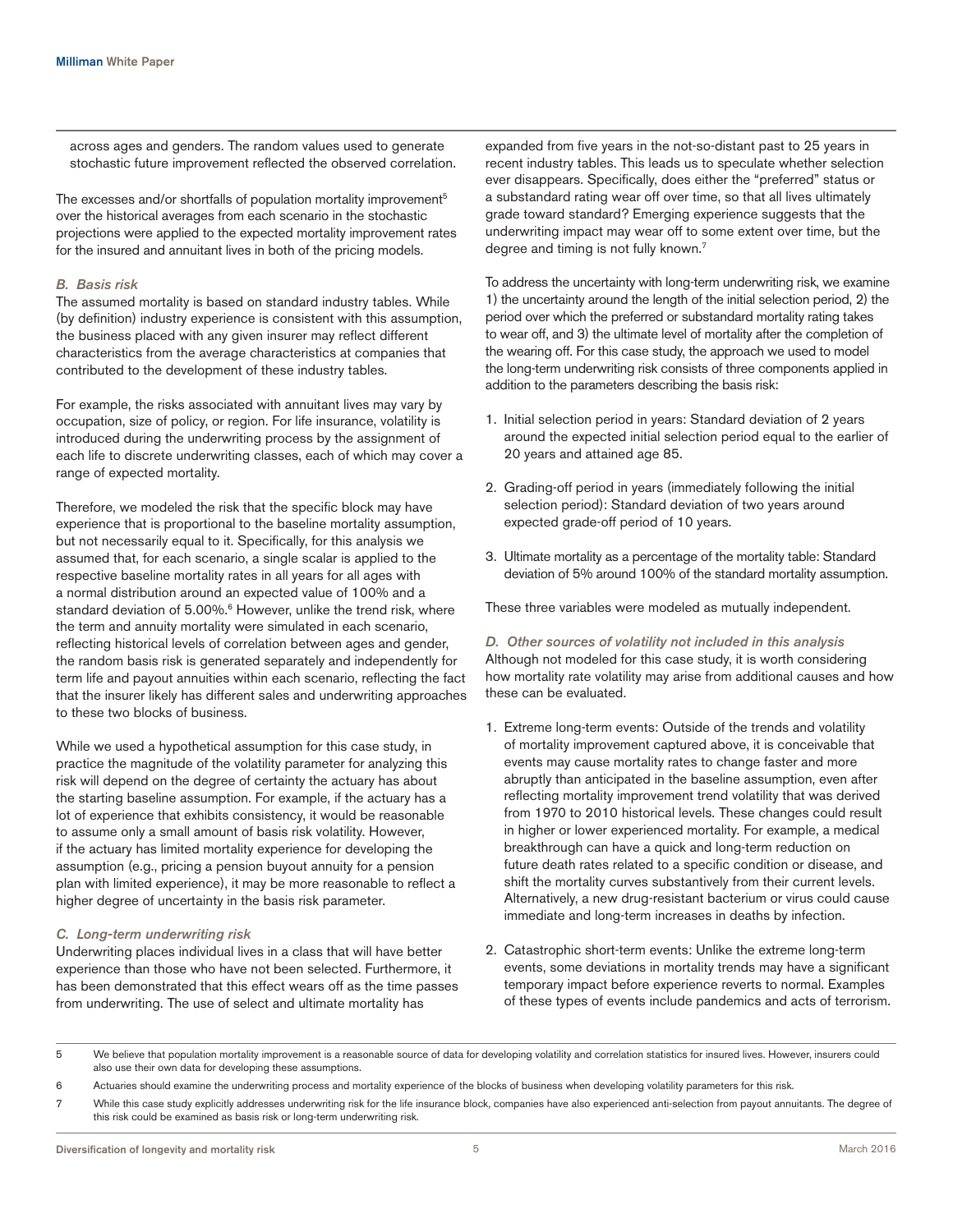These additional sources of volatility tend to have effects that move mortality in one direction, shifting the overall results. As such, modeling extreme events could produce asymmetrical results. We chose not to model the impact of these extreme events in this case study because we wanted to focus on symmetrical risk factors. We have demonstrated the effect of these extreme events in other papers and presentations.<sup>8</sup>

### **COST OF VOLATILITY**

Figure 8 compares the baseline values in Figure 6 with the results of the 1,000 scenarios of projected mortality rates reflecting the sources of volatility described above, in which a pattern emerges from the stochastic simulations producing consistently lower mean and median distributable earnings than the baseline deterministic values.

This demonstrates that the stochastic mortality model has a small but measurable impact on average over many scenarios.

In other studies, we have found that when we perform stochastic analysis on assets with static assumptions for liability risk (e.g., mortality, longevity, and underwriting), the average overall scenarios will converge to the deterministic baseline. However, if dynamic assumptions for liability risks are used instead, the tail percentile values show an asymmetric dispersion, resulting in small but consistent divergence between the average of the stochastic scenarios and the deterministic baseline.

In those other studies and in this case study, the fact that economic liability under the dynamic assumptions is more than that under static assumptions is no coincidence but rather reflects the asymmetry in the payout patterns.

A possible explanation describing the phenomenon for the annuity line of business is as follows: While the average annuitant has an equal chance of living longer than expected or dying sooner than expected (with symmetric volatility assumptions), reflecting volatility increases the range of possible values—both increasing and decreasing values. However, this asymmetry stems from the fact that there is a limit to how much sooner an annuitant might die (i.e., on or after the valuation date), but the date to which they might survive is open-ended. Hence, the premature death can eliminate a limited number of annuity payments, but the unexpected survivor could receive a far greater number of additional payments. The degree that this asymmetry expresses itself in the present value of cashflow statistics depends not only on the level of volatility but also the chosen discount rates.

For life insurance, death benefit payments are a leveraged cash flow net of premium and investment income. In aggregate, excess losses resulting from premature deaths in extremely adverse scenarios exceed interest gains and additional premiums from favorable scenarios with projected lower levels of mortality.

This average cost in excess of the baseline will not be reflected in the insurer's pricing unless a stochastic mortality projection is incorporated. An insurer investing its capital to issue life and annuity products accepts this risk and should be compensated for this additional cost.

|                                | <b>PRESENT VALUE OF DISTRIBUTABLE EARNINGS</b> |                                  |                                         |                                  |                                         |                                  |  |  |  |
|--------------------------------|------------------------------------------------|----------------------------------|-----------------------------------------|----------------------------------|-----------------------------------------|----------------------------------|--|--|--|
|                                | <b>COMBINED</b>                                |                                  |                                         | <b>ANNUITY</b>                   | <b>TERM</b>                             |                                  |  |  |  |
| <b>DISCOUNT</b><br><b>RATE</b> | <b>DETERMINISTIC</b><br><b>BASELINE</b>        | <b>STOCHASTIC</b><br><b>MEAN</b> | <b>DETERMINISTIC</b><br><b>BASELINE</b> | <b>STOCHASTIC</b><br><b>MEAN</b> | <b>DETERMINISTIC</b><br><b>BASELINE</b> | <b>STOCHASTIC</b><br><b>MEAN</b> |  |  |  |
| 4%                             | 4,022,238                                      | 3,882,026                        | 145,925                                 | 139,145                          | 3,876,313                               | 3,742,881                        |  |  |  |
| 8%                             | 525.466                                        | 459.126                          | 21,033                                  | 17.705                           | 504,433                                 | 441,421                          |  |  |  |
| 12%                            | (1, 100, 518)                                  | (1, 134, 054)                    | (47,894)                                | (49, 812)                        | (1,052,624)                             | (1,084,243)                      |  |  |  |
| <b>IRR</b>                     | 9.00%                                          | 8.86%                            | 9.00%                                   | 8.72%                            | 9.00%                                   | 8.86%                            |  |  |  |

### **FIGURE 8: COMPARISON OF BASELINE WITH STOCHASTIC MEAN RESULTS**

8 Examples include:

Silverman, S. & D. Theodore, Considering the cost of longevity volatility on VA guaranteed living benefits. Accessed January 25, 2016, at [http://us.milliman.com/uploadedFiles/Solutions/Products/cost-of-longevity-volatility.pdf.](http://us.milliman.com/uploadedFiles/Solutions/Products/cost-of-longevity-volatility.pdf)

Silverman, S. (June 29, 2011). Mortality improvement volatility and longevity risk: Implications for the US. Society of Actuaries webcast. Accessed January 25, 2016, at <http://us.milliman.com/uploadedFiles/Solutions/Products/mortality-improvement-volatility-longevity.pdf>.

Silverman, S. & P. Simpson. (October 2011). Case study: Modelling longevity risk for Solvency II. Milliman research report. Accessed January 25, 2016, at [http://www.milliman.com/uploadedFiles/Solutions/Products/modelling-longevity-risk.pdf.](http://www.milliman.com/uploadedFiles/Solutions/Products/modelling-longevity-risk.pdf)

Silverman, S. (March-April 2010). Fatal factors: Managing mortality risk. Contingencies. Accessed January 25, 2016, at <http://www.milliman.com/uploadedFiles/Solutions/Products/managing-mortality-risk.pdf>.

Silverman, S. & D. Theodore. (Q4 2014) Evaluating the cost of longevity in variable annuity living benefits. Milliman Variable Annuity Market Update. Accessed January 25, 2016, at<http://us.milliman.com/uploadedFiles/Solutions/Products/evaluating-cost-longevity.pdf>.

Silverman, S. (May 2015). Variable annuity pricing considerations. Society of Actuaries Life & Annuity Symposium session. Accessed January 25, 2016, at https://www.soa.org/Files/Pd/2015/las/2015-las-session-70.pdf.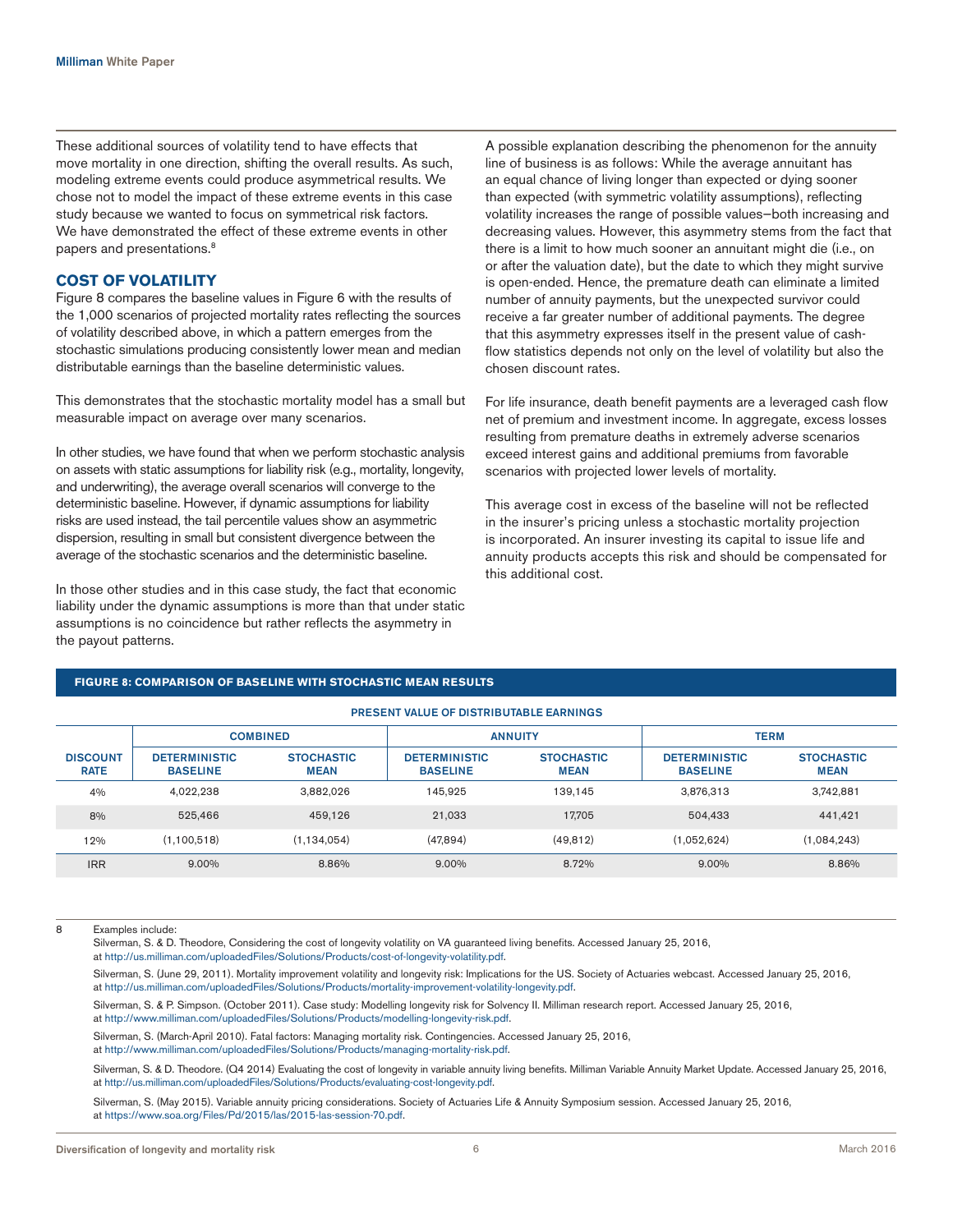### **FIGURE 9: SUMMARY OF STOCHASTIC RESULTS – PAYOUT ANNUITY**

| <b>PRESENT VALUE OF DISTRIBUTABLE EARNINGS</b> |                                         |                                             |                                  |                           |                                  |                           |                                  |  |  |
|------------------------------------------------|-----------------------------------------|---------------------------------------------|----------------------------------|---------------------------|----------------------------------|---------------------------|----------------------------------|--|--|
| <b>DISCOUNT</b><br><b>RATE</b>                 | <b>DETERMINISTIC</b><br><b>BASELINE</b> | <b>BASELINE WITH</b><br><b>FIXED MARGIN</b> | <b>50TH</b><br><b>PERCENTILE</b> | 75TH<br><b>PERCENTILE</b> | <b>90TH</b><br><b>PERCENTILE</b> | 95TH<br><b>PERCENTILE</b> | <b>99TH</b><br><b>PERCENTILE</b> |  |  |
| 4.00%                                          | \$145.925                               | \$31.751                                    | \$140.853                        | \$85.687                  | \$37,066                         | \$12,356                  | (\$79,758)                       |  |  |
| 8.00%                                          | \$21.033                                | (\$46.545)                                  | \$18.051                         | (\$14,291)                | (\$44,248)                       | (\$59.559)                | (\$111,106)                      |  |  |
| 12.00%                                         | (\$47.894)                              | (\$92.432)                                  | (\$49.289)                       | (\$72.684)                | (\$91,336)                       | (\$102,393)               | (\$133.179)                      |  |  |
| <b>IRR</b>                                     | $9.00\%$                                | 5.36%                                       | 8.89%                            | 7.30%                     | 5.53%                            | 4.55%                     | $-1.59%$                         |  |  |

#### **FIGURE 10: SUMMARY OF STOCHASTIC RESULTS – TERM INSURANCE**

| <b>PRESENT VALUE OF DISTRIBUTABLE EARNINGS</b> |                                         |                                             |                                  |                                  |                                  |                                  |                                  |  |  |
|------------------------------------------------|-----------------------------------------|---------------------------------------------|----------------------------------|----------------------------------|----------------------------------|----------------------------------|----------------------------------|--|--|
| <b>DISCOUNT</b><br><b>RATE</b>                 | <b>DETERMINISTIC</b><br><b>BASELINE</b> | <b>BASELINE WITH</b><br><b>FIXED MARGIN</b> | <b>50TH</b><br><b>PERCENTILE</b> | <b>75TH</b><br><b>PERCENTILE</b> | <b>90TH</b><br><b>PERCENTILE</b> | <b>95TH</b><br><b>PERCENTILE</b> | <b>99TH</b><br><b>PERCENTILE</b> |  |  |
| 4.00%                                          | \$3,876,313                             | \$2.061.961                                 | \$3.760.352                      | \$3.180.835                      | \$2,578,476                      | \$2.153.651                      | \$1.598.557                      |  |  |
| 8.00%                                          | \$504.433                               | $(\$490.955)$                               | \$443.339                        | \$104.379                        | (\$229.090)                      | (\$488.176)                      | (\$817.206)                      |  |  |
| 12.00%                                         | (S1.052.624)                            | (S1.652.843)                                | (\$1.081.943)                    | (\$1.308.654)                    | (\$1.517.993)                    | (\$1.672.938)                    | (S1.893.508)                     |  |  |
| <b>IRR</b>                                     | $9.00\%$                                | 6.95%                                       | 8.88%                            | 8.20%                            | 7.53%                            | 7.00%                            | 6.26%                            |  |  |

### **STOCHASTIC PROJECTIONS OF MORTALITY AND LONGEVITY**

We performed stochastic projections reflecting the volatility from trend risk, basis risk, and long-term underwriting risk around the best estimate mortality assumptions. We generated 1,000 random stochastic mortality scenarios and in each scenario we calculated the distributable earnings for the term life insurance and payout annuity products. Figures 9 and 10 compare the percentile rankings separately for these blocks of business.

Note that the stochastic analysis starts with the baseline assumptions and then reflects volatility around the baseline. For the payout annuity, Figure 9 showed that the deterministic results with fixed margins produced results that were between the 90th and 95th percentile ranks. For term life, Figure 10 showed that the deterministic results with the fixed margins were close to the 95th percentile.

The deterministic scenario with a fixed margin is not directly comparable with the specific stochastic scenario corresponding to the same IRR. However, the stochastic analysis provides useful information and assists in putting that deterministic stress scenario in context. For example, if the intention of the deterministic projection with the fixed margin was to be a pricing scenario that attempted to be one standard deviation away from the mean, one may conclude that the margins chosen were too conservative. The stochastic analysis is a useful way to understand the appropriateness of fixed risk margins.

### **SAVINGS FROM DIVERSIFICATION**

Our stochastic analysis reflects volatility generated in a manner that retains the historical level of correlation in changes in mortality rates across ages and gender. As such, we can use the analysis to examine the diversification benefits of having both life insurance and annuity blocks of business.

Importantly, when ranking scenarios, the combined financials of the insurance portfolio (i.e., of the term life insurance and the payout annuities) for percentile ranks greater than 50% are generally better than the sum of the separate financials for the two lines of business. Below we compare the results of the combined business to each block separately at selected percentiles.

#### **FIGURE 11: SAVINGS FROM DIVERSIFICATION - MEDIAN**

PRESENT VALUE OF DISTRIBUTABLE EARNINGS SAVINGS (LOSS) FROM DIVERSIFICATION – 50TH PERCENTILE (MEDIAN**)**

| <b>DISCOUNT</b><br><b>RATE</b> | (A)<br><b>COMBINED</b> | (B)<br><b>ANNUITY</b> | (C)<br><b>TERM</b> | <b>SAVINGS FROM</b><br><b>DIVERSIFICATION</b><br>$(A) - [(B)+(C)]$ |
|--------------------------------|------------------------|-----------------------|--------------------|--------------------------------------------------------------------|
| 4.00%                          | \$3,883,071            | \$140,853             | \$3,760,352        | (\$18,134)                                                         |
| 8.00%                          | \$469,296              | \$18,051              | \$443,339          | \$7,906                                                            |
| 12.00%                         | (\$1,134,811)          | $(\$49,289)$          | (\$1,081,943)      | (\$3,578)                                                          |
| <b>IRR</b>                     | 8.89%                  | 8.89%                 | 8.88%              |                                                                    |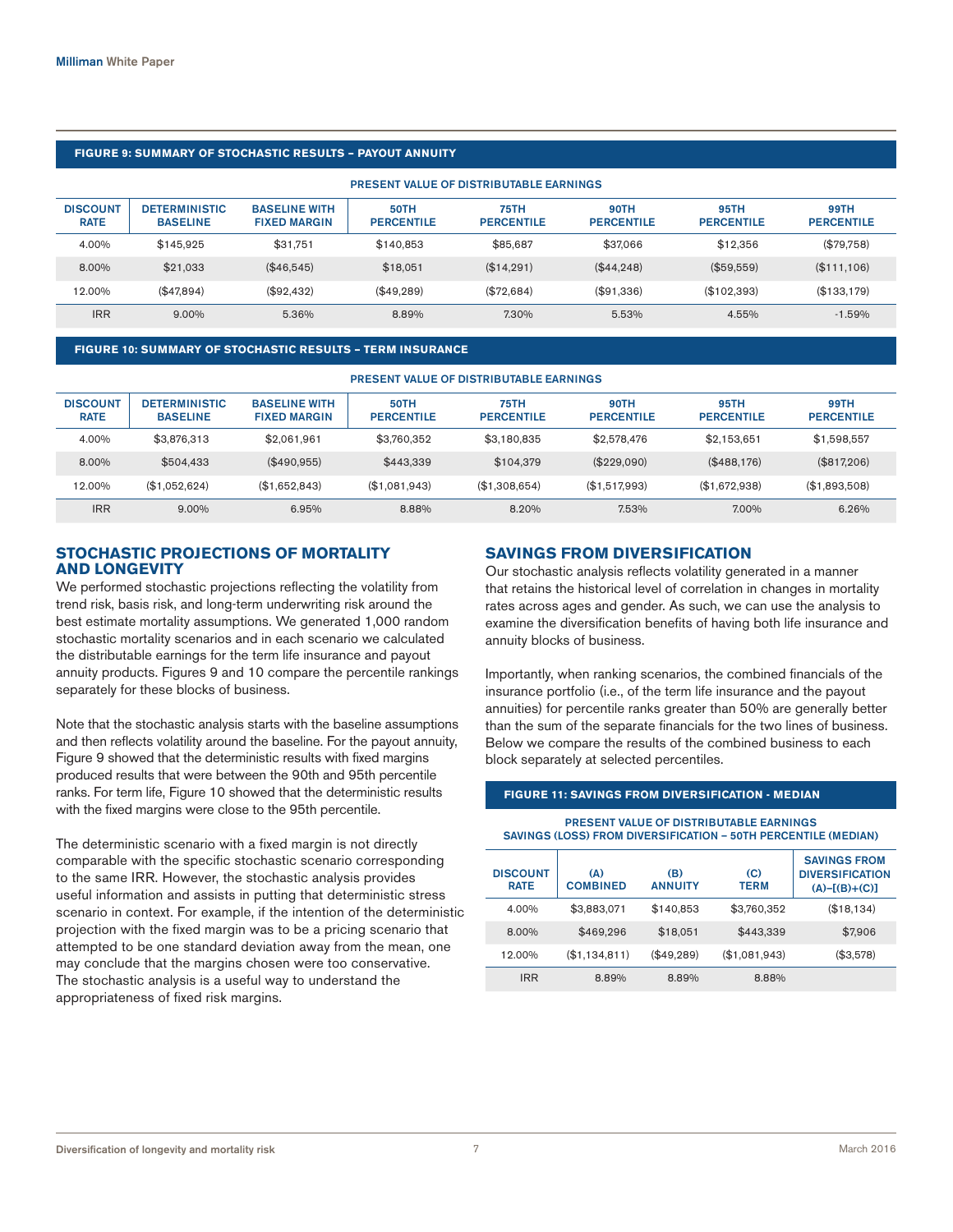### **FIGURE 12: SAVINGS FROM DIVERSIFICATION - 75TH PERCENTILE**

#### PRESENT VALUE OF DISTRIBUTABLE EARNINGS SAVINGS FROM DIVERSIFICATION – 75TH PERCENTILE

| <b>DISCOUNT</b><br><b>RATE</b> | (A)<br><b>COMBINED</b> | (B)<br><b>ANNUITY</b> | (C)<br><b>TERM</b> | <b>SAVINGS FROM</b><br><b>DIVERSIFICATION</b><br>$(A) - [(B)+(C)]$ |
|--------------------------------|------------------------|-----------------------|--------------------|--------------------------------------------------------------------|
| 4%                             | \$3,296,649            | \$85,687              | \$3,180,835        | \$30,127                                                           |
| 8%                             | \$112,191              | (\$14,291)            | \$104,379          | \$22,102                                                           |
| 12%                            | (\$1,358,610)          | (\$72,684)            | (\$1,308,654)      | \$22,729                                                           |
| <b>IRR</b>                     | 8.21%                  | 7.30%                 | 8.20%              |                                                                    |

### **FIGURE 14: SAVINGS FROM DIVERSIFICATION - 95TH PERCENTILE**

#### PRESENT VALUE OF DISTRIBUTABLE EARNINGS SAVINGS FROM DIVERSIFICATION – 95TH PERCENTILE

| <b>DISCOUNT</b><br><b>RATE</b> | (A)<br><b>COMBINED</b> | (B)<br><b>ANNUITY</b> | (C)<br><b>TERM</b> | <b>SAVINGS FROM</b><br><b>DIVERSIFICATION</b><br>$(A) - [(B)+(C)]$ |
|--------------------------------|------------------------|-----------------------|--------------------|--------------------------------------------------------------------|
| 4.00%                          | \$2,270,528            | \$12,356              | \$2,153,651        | \$104,521                                                          |
| 8.00%                          | (\$494,029)            | (\$59,559)            | (\$488,176)        | \$53,706                                                           |
| 12.00%                         | (\$1,750,889)          | (\$102,393)           | (\$1,672,938)      | \$24,442                                                           |
| <b>IRR</b>                     | 7.01%                  | 4.55%                 | 7.00%              |                                                                    |

While summing the median results from the separate life and annuity projections produces results similar to the median results on a combined basis, we see the diversification benefits emerge as we examine adverse scenarios. Given that we started with an insurance portfolio that has more life insurance exposure, the combined results are heavily influenced by the life insurance projections. However, a clear trend demonstrates the benefit of the annuity portfolio, mixed in with the life insurance portfolio, as we go deeper into the tail. As such, pricing objectives and economic capital may benefit from the recognition of stochastic analysis that allows for the quantification of these offsetting risks.

#### **FIGURE 13: SAVINGS FROM DIVERSIFICATION - 90TH PERCENTILE**

#### PRESENT VALUE OF DISTRIBUTABLE EARNINGS SAVINGS FROM DIVERSIFICATION – 90TH PERCENTILE

| <b>DISCOUNT</b><br><b>RATE</b> | (A)<br><b>COMBINED</b> | (B)<br><b>ANNUITY</b> | (C)<br><b>TERM</b> | <b>SAVINGS FROM</b><br><b>DIVERSIFICATION</b><br>$(A) - [(B)+(C)]$ |
|--------------------------------|------------------------|-----------------------|--------------------|--------------------------------------------------------------------|
| 4.00%                          | \$2,703,189            | \$37,066              | \$2,578,476        | \$87,646                                                           |
| 8.00%                          | (\$219,509)            | (\$44.248)            | (\$229,090)        | \$53,829                                                           |
| 12.00%                         | (\$1,564,205)          | (\$91,336)            | (\$1,517,993)      | \$45,125                                                           |
| <b>IRR</b>                     | 7.56%                  | 5.53%                 | 7.53%              |                                                                    |

#### **FIGURE 15: SAVINGS FROM DIVERSIFICATION - 99TH PERCENTILE**

#### PRESENT VALUE OF DISTRIBUTABLE EARNINGS SAVINGS FROM DIVERSIFICATION – 99TH PERCENTILE

| <b>DISCOUNT</b><br><b>RATE</b> | (A)<br><b>COMBINED</b> | (B)<br><b>ANNUITY</b> | (C)<br><b>TERM</b> | <b>SAVINGS FROM</b><br><b>DIVERSIFICATION</b><br>$(A) - [(B)+(C)]$ |
|--------------------------------|------------------------|-----------------------|--------------------|--------------------------------------------------------------------|
| 4.00%                          | \$1,690,322            | (\$79,758)            | \$1,598,557        | \$171,523                                                          |
| 8.00%                          | (\$826,082)            | (\$111,106)           | (\$817,206)        | \$102,231                                                          |
| 12.00%                         | (\$1,968,886)          | (\$133,179)           | (\$1,893,508)      | \$57,802                                                           |
| <b>IRR</b>                     | 6.33%                  | $-1.59%$              | 6.26%              |                                                                    |

### **FIXED MARGIN VS. STOCHASTIC MODELING**

As noted above, the fixed margin runs produced results that were between the 90th and 95th percentile scenarios for the payout annuity, and about the 95th percentile for the term life. Looking at the combined results, we see how reflecting the offsetting risks produces a different result:

The fixed margin for the combined results is now shown to be more conservative, falling between the 95th and 99th percentile scenarios.

### **FIGURE 16: SUMMARY OF STOCHASTIC RESULTS – COMBINED**

| <b>PRESENT VALUE OF DISTRIBUTABLE EARNINGS</b> |                                         |                                             |                                  |                                  |                                  |                           |                                  |  |  |
|------------------------------------------------|-----------------------------------------|---------------------------------------------|----------------------------------|----------------------------------|----------------------------------|---------------------------|----------------------------------|--|--|
| <b>DISCOUNT</b><br><b>RATE</b>                 | <b>DETERMINISTIC</b><br><b>BASELINE</b> | <b>BASELINE WITH</b><br><b>FIXED MARGIN</b> | <b>50TH</b><br><b>PERCENTILE</b> | <b>75TH</b><br><b>PERCENTILE</b> | <b>90TH</b><br><b>PERCENTILE</b> | 95TH<br><b>PERCENTILE</b> | <b>99TH</b><br><b>PERCENTILE</b> |  |  |
| 4.00%                                          | \$4.022.238                             | \$2.093.713                                 | \$3,883,071                      | \$3.296.649                      | \$2.703.189                      | \$2,270,528               | \$1,690,322                      |  |  |
| 8.00%                                          | \$525.466                               | (\$537.499)                                 | \$469.296                        | \$112.191                        | (\$219.509)                      | (\$494,029)               | (\$826,082)                      |  |  |
| 12.00%                                         | (S1.100.518)                            | (\$1.745.275)                               | (\$1,134,811)                    | (\$1,358,610)                    | (\$1,564,205)                    | (\$1.750.889)             | (\$1,968,886)                    |  |  |
| <b>IRR</b>                                     | $9.00\%$                                | 6.89%                                       | 8.89%                            | 8.21%                            | 7.56%                            | 7.01%                     | 6.33%                            |  |  |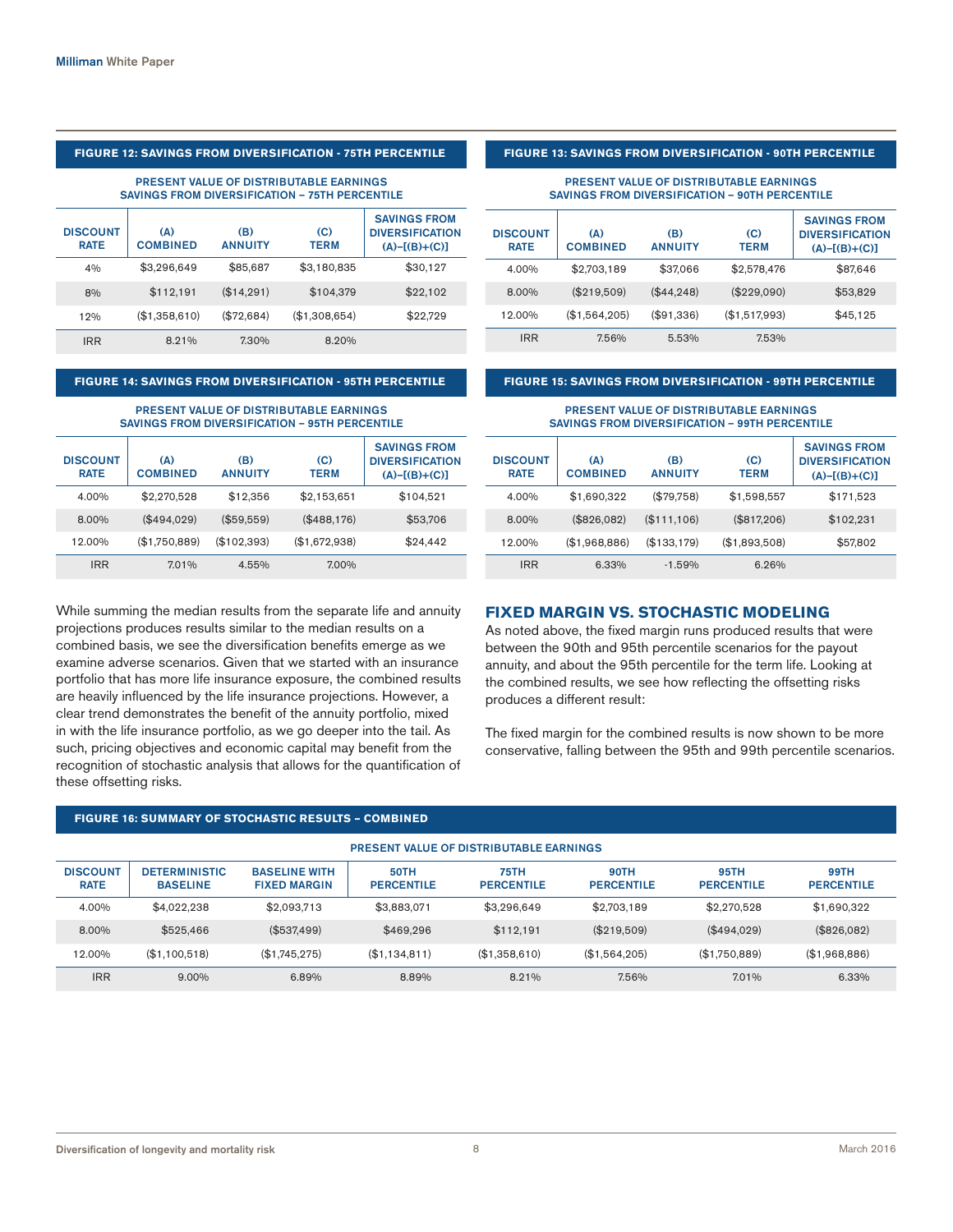Consider if the insurance company had set the fixed margin to address a risk tolerance at approximately the 90th percentile. While the selected fixed margin would have been a reasonable attempt to manage risk at that level for the term life and payout annuities separately, it did miss the mark on a separate basis, and it would be even that much more excessively conservative for the combined product portfolio. For the combined portfolio, the fixed margin may correspond to a risk level between the 95th and the 99th percentiles instead of the 90th percentile. This insurer with a risk tolerance nearer the 90th percentile could have used reduced fixed margins to achieve that goal. For example, in this case, the explicit margins applied to the mortality table and the annual mortality improvement could be revised as follows to produce a return more closely aligned with the 90th percentile:

- a) Replaced 5.00% by 3.00% of annual mortality rates
- b. Replaced 0.50% by 0.40% as the adjustment to annual mortality improvement

That is, for the term life insurance, the adjusted mortality will be:

- a. 103% of best estimate annual mortality rates
- b. Best estimate annual mortality improvement rates reduced 0.40%

For the payout annuity, the adjusted mortality will be:

- a. 97% of best estimate annual mortality rates
- b. Best estimate annual mortality improvement rates increased 0.40%

The resulting distributable earnings are summarized below:

### **FIGURE 17: DEVELOPING REVISED FIXED MARGIN**

PRESENT VALUE OF DISTRIBUTABLE EARNINGS – REVISED FIXED MARGIN 3% MARGIN IN MORTALITY (LIFE = 103%  $Q_x$  / ANNUITY = 97%  $Q_x$ ) AND 0.40% MARGIN IN IMPROVEMENT (LIFE: -0.40% / ANNUITY +0.40%)

| <b>DISCOUNT</b> | <b>PRESENT VALUE OF</b><br><b>DISTRIBUTABLE EARNINGS</b> | <b>COST</b><br><b>OF MARGIN</b> |               |                     |
|-----------------|----------------------------------------------------------|---------------------------------|---------------|---------------------|
| <b>RATE</b>     | <b>COMBINED</b>                                          | <b>ANNUITY</b>                  | <b>TERM</b>   | <b>VS. BASELINE</b> |
| 4%              | 2,648,076                                                | \$66,043                        | \$2,582,033   | \$1,374,162         |
| 8%              | (223, 971)                                               | $(\$25,704)$                    | (\$198,266)   | \$749,436           |
| 12%             | (1,550,119)                                              | (\$78,345)                      | (\$1,471,774) | \$449,601           |
| <b>IRR</b>      | 7.55%                                                    | 6.63%                           | 7.58%         | 1.45%               |

It may be observed that the combined financial results are now reasonably close to the 90th percentile values from the stochastic projections.

### **FIGURE 18: COMPARISON OF RESULTS**

### PRESENT VALUE OF DISTRIBUTABLE EARNINGS SUMMARY OF DETERMINISTIC AND STOCHASTIC RESULTS – COMBINED

| <b>DISCOUNT</b><br><b>RATE</b> | <b>DETERMINISTIC</b><br><b>BASELINE</b> | <b>BASELINE WITH</b><br><b>REVISED FIXED</b><br><b>MARGIN</b> | <b>90TH</b><br><b>PERCENTILE</b> |
|--------------------------------|-----------------------------------------|---------------------------------------------------------------|----------------------------------|
| 4.00%                          | \$4,022,238                             | 2,648,076                                                     | \$2,703,189                      |
| 8.00%                          | \$525.466                               | (223, 971)                                                    | (\$219,509)                      |
| 12.00%                         | (\$1,100,518)                           | (1,550,119)                                                   | (\$1,564,205)                    |
| <b>IRR</b>                     | $9.00\%$                                | 7.55%                                                         | 7.56%                            |

It is also worth noting the significant savings in the cost of the revised margin over that of the original margin shown in Figure 7.

#### **FIGURE 19: SAVINGS FROM REVISED MARGIN**

PRESENT VALUE OF DISTRIBUTABLE EARNINGS SUMMARY OF DETERMINISTIC AND STOCHASTIC RESULTS – COMBINED

| <b>DISCOUNT</b><br><b>RATE</b> | <b>COST OF</b><br><b>ORIGINAL FIXED</b><br><b>MARGIN</b> | <b>COST OF</b><br><b>REVISED FIXED</b><br><b>MARGIN</b> | <b>SAVINGS</b><br><b>FROM REVISED</b><br><b>MARGIN</b> |
|--------------------------------|----------------------------------------------------------|---------------------------------------------------------|--------------------------------------------------------|
| 4.00%                          | \$1,928,525                                              | \$1,374,162                                             | \$554,363                                              |
| 8.00%                          | \$1,062,965                                              | \$749,436                                               | \$313,529                                              |
| 12.00%                         | \$644.757                                                | \$449.601                                               | \$195,156                                              |
| <b>IRR</b>                     | 2.11%                                                    | 1.45%                                                   | 0.66%                                                  |

Therefore, in this example, the use of the reduced margins has the direct result of allowing for more competitive products while satisfying the desired risk tolerance of the insurer. Alternatively, this approach may assist in recognizing redundancies in economic capital calculations.

### **MANAGING BUSINESS MIX REFLECTING DESIRED RISK TOLERANCE**

A major component of a company's risk management is the decision to grow/acquire/divest different types of business. However, without analyzing the direct risk interaction of the different types of business, these companies may be making decisions without important information. For example, if a type of business is significantly diversifying from the company's existing portfolio, it may be able to offer more competitive pricing. On the other hand, understanding the interaction of these types of business may be useful in determining if a block of business should be divested.

In this section of the paper, we explore the relationship of different mixes of term life and payout annuities. By varying the volume of the payout annuity business relative to a fixed amount of term life in force, we can draw some inferences about how a company may opt to encourage the sales of certain products or acquire blocks of business as a form of risk management.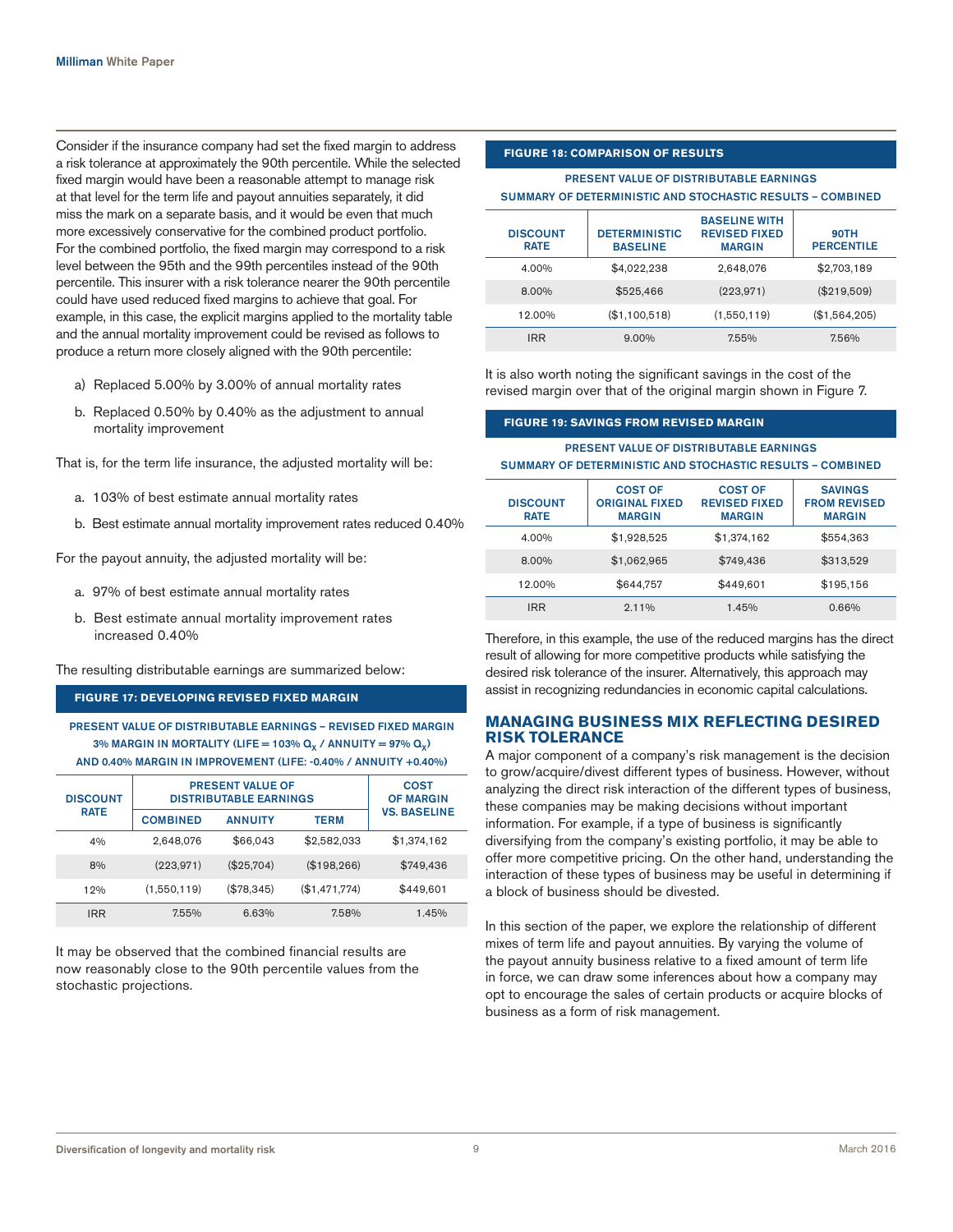### **FIGURE 20: TERM/ANNUITY MIX – BASELINE DETERMINISTIC PROJECTION ("BEST ESTIMATE")**

#### SENSITIVITY TO DIFFERENT LEVELS OF ANNUITIES RELATIVE TO TERM

|                      | PRESENT VALUE OF DISTRIBUTABLE EARNINGS |                     |                     |                      |                             |                             |                                 |  |
|----------------------|-----------------------------------------|---------------------|---------------------|----------------------|-----------------------------|-----------------------------|---------------------------------|--|
| <b>DISCOUNT RATE</b> | <b>100% TERM</b>                        | <b>100% ANNUITY</b> | <b>500% ANNUITY</b> | <b>1000% ANNUITY</b> | 100% TERM +<br>100% ANNUITY | 100% TERM +<br>500% ANNUITY | $100\%$ TERM +<br>1000% ANNUITY |  |
| 4%                   | 3.876.313                               | 145.925             | 729.626             | 1.459.252            | 4.022.238                   | 4.605.939                   | 5,335,565                       |  |
| 8%                   | 504.433                                 | 21.033              | 105.164             | 210.327              | 525.466                     | 609.597                     | 714.760                         |  |
| 12%                  | (1.052.624)                             | (47.894)            | (239.472)           | (478.944)            | (1.100.518)                 | (1.292.096)                 | (1,531,567)                     |  |
| <b>IRR</b>           | 9.00%                                   | 9.00%               | 9.00%               | $9.00\%$             | 9.00%                       | 9.00%                       | 9.00%                           |  |

### **FIGURE 21: TERM/ANNUITY MIX – ORIGINAL FIXED MARGIN**

### SENSITIVITY TO DIFFERENT LEVELS OF ANNUITIES RELATIVE TO TERM – ORIGINAL FIXED MARGIN 5% MARGIN IN MORTALITY (LIFE = 105%  $Q_x$  / ANNUITY = 95%  $Q_x$ ) AND 0.50% MARGIN IN IMPROVEMENT (LIFE: -0.50% / ANNUITY +0.50%)

|                      | <b>PRESENT VALUE OF DISTRIBUTABLE EARNINGS -</b><br><b>ORIGINAL FIXED MARGIN</b> |                                       |                                     | <b>COST OF ORIGINAL FIXED MARGIN</b><br>(BASELINE LESS FIXED MARGIN) |                                |                                     |  |
|----------------------|----------------------------------------------------------------------------------|---------------------------------------|-------------------------------------|----------------------------------------------------------------------|--------------------------------|-------------------------------------|--|
| <b>DISCOUNT RATE</b> | 100% TERM +<br><b>100% ANNUITY</b>                                               | $100\%$ TERM +<br><b>500% ANNUITY</b> | 100% TERM +<br><b>1000% ANNUITY</b> | 100% TERM +<br><b>100% ANNUITY</b>                                   | $100\%$ TERM +<br>500% ANNUITY | 100% TERM +<br><b>1000% ANNUITY</b> |  |
| 4%                   | 2.093.713                                                                        | 2.220.718                             | 2.379.475                           | 1.928.525                                                            | 2,385,221                      | 2,956,089                           |  |
| 8%                   | (537, 499)                                                                       | (723, 677)                            | (956, 400)                          | 1.062.965                                                            | 1.333.274                      | 1,671,160                           |  |
| 12%                  | (1,745,275)                                                                      | (2.115.003)                           | (2,577,164)                         | 644.757                                                              | 822.908                        | 1,045,597                           |  |
| <b>IRR</b>           | 6.89%                                                                            | 6.70%                                 | 6.53%                               | $2.11\%$                                                             | 2.29%                          | 2.47%                               |  |

As can be seen in Figure 20, using deterministic pricing is not particularly helpful when considering business management. If each existing business is priced to earn an IRR of 9%, layering on additional business that earns that same return will not have a material impact on profitability.

When utilizing a deterministic valuation methodology, fixed margins may price for risk, but they do not assist in understanding the risk level of the combined business. In Figure 21 we demonstrate how using the fixed margin approach only shows more cost as more annuity business is layered on.

Essentially, when using the deterministic approach, the overall return is a weighted average of the returns of the business included, without reflecting any diversification benefits. This approach is not so helpful when considering business management.

Now let us consider how the different levels of annuity business mixed in with the life insurance portfolio fare at different percentile values using our stochastic analysis.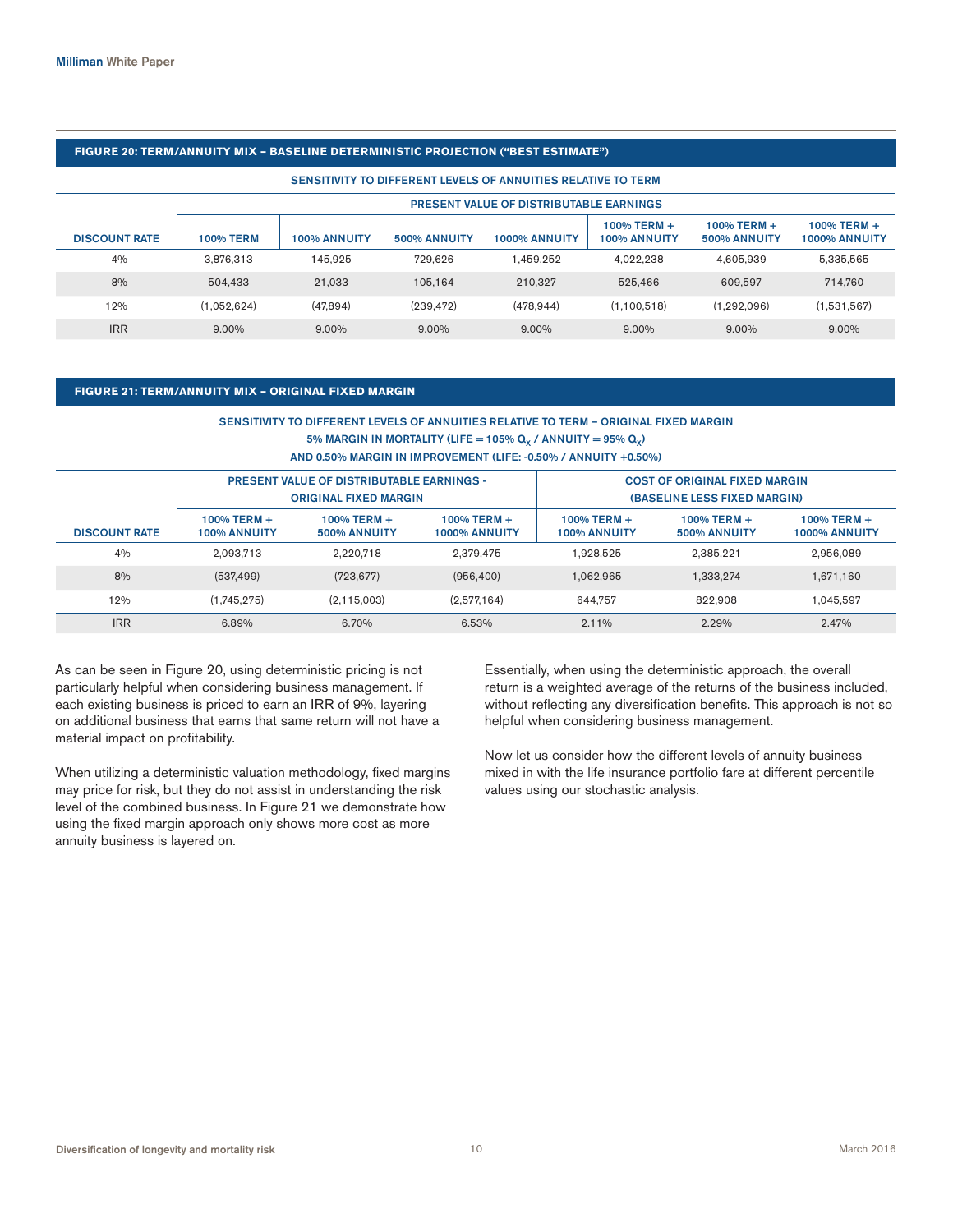### **FIGURE 22 - 24: TERM/ANNUITY MIX – SUMMARY OF RESULTS**

SENSITIVITY TO DIFFERENT LEVELS OF ANNUITIES RELATIVE TO TERM - DETERMINISTIC VS. FIXED MARGIN VS. STOCHASTIC ORIGINAL FIXED MARGIN: 5% MARGIN IN MORTALITY (LIFE = 105%  $Q_X$  / ANNUITY = 95%  $Q_X$ ) AND 0.50% MARGIN IN IMPROVEMENT (LIFE: -0.50% / ANNUITY +0.50%) REVISED FIXED MARGIN: 3% MARGIN IN MORTALITY (LIFE = 103% Q<sub>x</sub> / ANNUITY = 97% Q<sub>x</sub>) AND 0.40% MARGIN IN IMPROVEMENT (LIFE: -0.40% / ANNUITY +0.40%)

| FIGURE 22: 100% BASELINE TERM AND 100% BASELINE ANNUITIES |                                         |                                                                |                                                               |                                  |                                  |                           |                           |  |  |
|-----------------------------------------------------------|-----------------------------------------|----------------------------------------------------------------|---------------------------------------------------------------|----------------------------------|----------------------------------|---------------------------|---------------------------|--|--|
| <b>DISCOUNT</b><br><b>RATE</b>                            | <b>DETERMINISTIC</b><br><b>BASELINE</b> | <b>BASELINE WITH</b><br><b>ORIGINAL FIXED</b><br><b>MARGIN</b> | <b>BASELINE WITH</b><br><b>REVISED FIXED</b><br><b>MARGIN</b> | <b>75TH</b><br><b>PERCENTILE</b> | <b>90TH</b><br><b>PERCENTILE</b> | 95TH<br><b>PERCENTILE</b> | 99TH<br><b>PERCENTILE</b> |  |  |
| 4.00%                                                     | \$4.022.238                             | \$2,093,713                                                    | \$2,648,076                                                   | \$3,296,649                      | \$2,703,189                      | \$2,270,528               | \$1,690,322               |  |  |
| 8.00%                                                     | \$525,466                               | (\$537,499)                                                    | $(\$223.971)$                                                 | \$112.191                        | $(\$219.509)$                    | (\$494,029)               | (\$826,082)               |  |  |
| 12.00%                                                    | (\$1.100.518)                           | (\$1,745,275)                                                  | (\$1,550,119)                                                 | (\$1,358,610)                    | (\$1.564.205)                    | (\$1.750.889)             | (\$1,968,886)             |  |  |
| <b>IRR</b>                                                | $9.00\%$                                | 6.89%                                                          | 7.55%                                                         | 8.21%                            | 7.56%                            | 7.01%                     | 6.33%                     |  |  |

Note that the target IRR for the insurer has been previously determined to be 7.56% at the 90th percentile.

| FIGURE 23: 100% BASELINE TERM AND 500% BASELINE ANNUITIES |                                         |                                                                |                                                               |                                  |                                  |                           |                           |  |  |
|-----------------------------------------------------------|-----------------------------------------|----------------------------------------------------------------|---------------------------------------------------------------|----------------------------------|----------------------------------|---------------------------|---------------------------|--|--|
| <b>DISCOUNT</b><br><b>RATE</b>                            | <b>DETERMINISTIC</b><br><b>BASELINE</b> | <b>BASELINE WITH</b><br><b>ORIGINAL FIXED</b><br><b>MARGIN</b> | <b>BASELINE WITH</b><br><b>REVISED FIXED</b><br><b>MARGIN</b> | <b>75TH</b><br><b>PERCENTILE</b> | <b>90TH</b><br><b>PERCENTILE</b> | 95TH<br><b>PERCENTILE</b> | 99TH<br><b>PERCENTILE</b> |  |  |
| 4.00%                                                     | \$4,605,939                             | \$2,220,718                                                    | \$2.912.247                                                   | \$3.724.007                      | \$3,080.165                      | \$2,595,670               | \$1,885,676               |  |  |
| 8.00%                                                     | \$609.597                               | (\$723,677)                                                    | (\$326.788)                                                   | \$92,538                         | (\$253,078)                      | (\$570,978)               | (\$945,061)               |  |  |
| 12.00%                                                    | (S1.292.096)                            | (S2.115.003)                                                   | (\$1,863,500)                                                 | (S1.626.986)                     | (S1.842.982)                     | (\$2.051.539)             | (\$2,315,807)             |  |  |
| <b>IRR</b>                                                | $9.00\%$                                | 6.70%                                                          | 7.43%                                                         | 8.15%                            | 7.57%                            | 7.02%                     | 6.31%                     |  |  |

| <b>DISCOUNT</b><br><b>RATE</b> | <b>DETERMINISTIC</b><br><b>BASELINE</b> | <b>BASELINE WITH</b><br><b>ORIGINAL FIXED</b><br><b>MARGIN</b> | <b>BASELINE WITH</b><br><b>REVISED FIXED</b><br><b>MARGIN</b> | <b>75TH</b><br><b>PERCENTILE</b> | <b>90TH</b><br><b>PERCENTILE</b> | <b>95TH</b><br><b>PERCENTILE</b> | <b>99TH</b><br><b>PERCENTILE</b> |
|--------------------------------|-----------------------------------------|----------------------------------------------------------------|---------------------------------------------------------------|----------------------------------|----------------------------------|----------------------------------|----------------------------------|
| 4.00%                          | \$5,335,565                             | \$2.379.475                                                    | \$3.242.461                                                   | \$4.188.514                      | \$3.393.817                      | \$2.867.311                      | \$2.129.869                      |
| 8.00%                          | \$714.760                               | (S956.400)                                                     | (\$455.310)                                                   | \$57,330                         | (\$413.059)                      | $(\$723,879)$                    | (\$1,204,147)                    |
| 12.00%                         | (\$1,531,567)                           | (\$2,577,164)                                                  | (\$2,255,226)                                                 | (\$1.949.588)                    | $(\$2.259.143)$                  | $(\$2.465.007)$                  | $(\$2,774,249)$                  |
| <b>IRR</b>                     | $9.00\%$                                | 6.53%                                                          | 7.32%                                                         | 8.08%                            | 7.40%                            | 6.92%                            | 6.20%                            |

When more annuity business is added to the life insurance portfolio, the fixed margins become less in line with the insurer's 90th percentile risk target. For example, the fixed margin that was solved for to approximate the effect of the 90th percentile scenario under the original mix of life insurance and annuity business produces a result that is now between the 90th and 95th percentiles when the annuity component of the mix is larger.

It is worth noting that, unlike the fixed margin approach that shows a lower overall yield, the IRR of the 90th percentile rises slightly from 7.56% to 7.57% as the annuity sales increase fivefold. This would imply that the insurer could quintuple the amount of annuity business (compared with the original portfolio) and still achieve the same risk objective. However, we see deterioration of that risk objective as we move from five times the original size of the annuity business to 10 times. One may observe from this analysis that a fixed margin appropriate for one mix of business may not be appropriate for another mix of business.